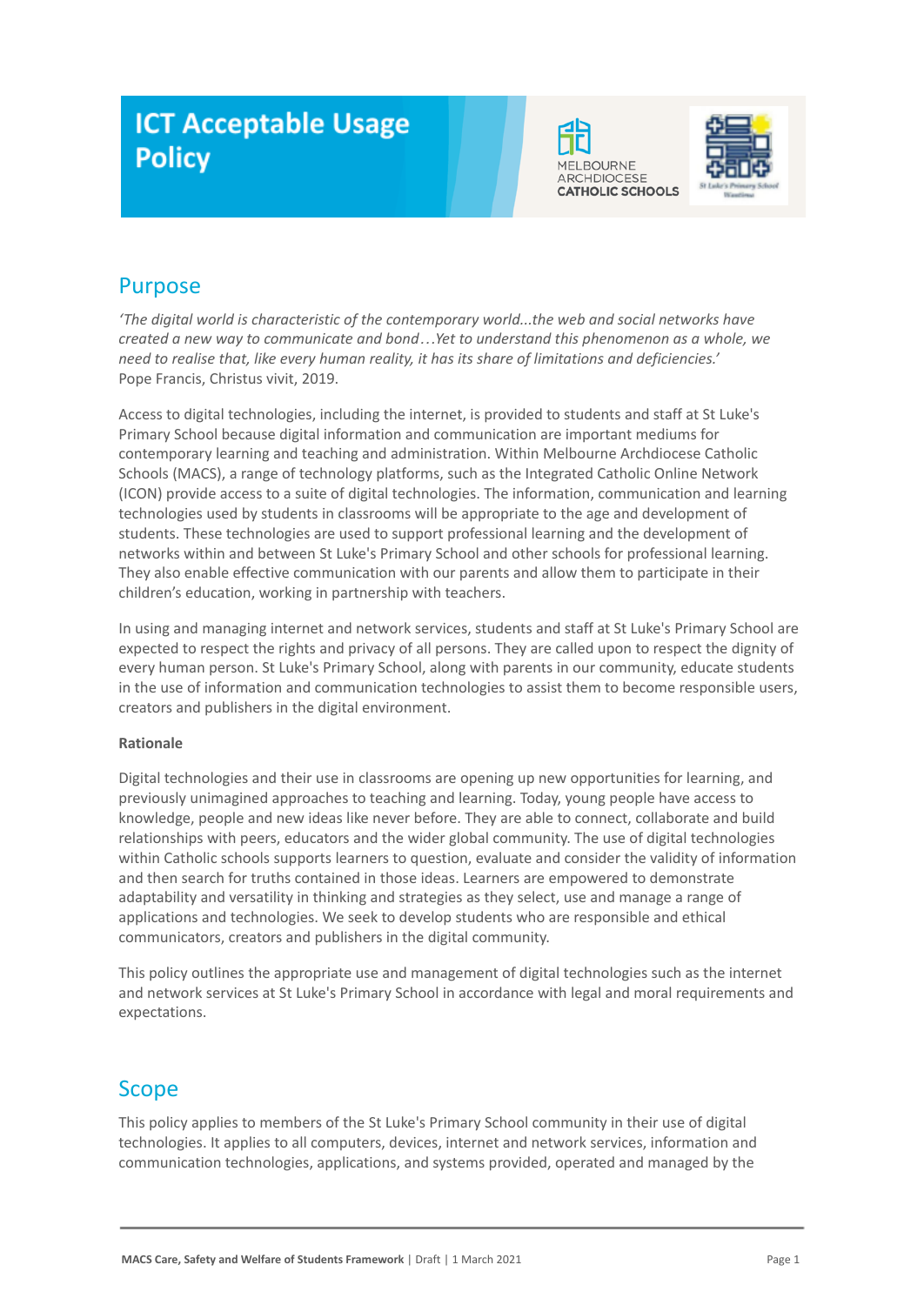school. This policy does not apply to the curriculum content or the expected standards of usage by students or staff in the school. The curriculum and teaching practices and pedagogy are outlined in documents related to our learning and teaching programs.

# **Definitions**

**Computer** is either a desktop or portable laptop device that performs processes, calculations and operations based on instructions provided by a software or hardware program.

**Device** refers to a unit of physical hardware or equipment that provides one or more computing functions within a computer system. It can provide input to the computer, accept output or both. Typical hardware includes a computer mouse, speakers, printer and microphone.

**Email** means the system that enables users to send data over the internet using computers and mobile devices.

**ICON** means the Integrated Catholic Online Network which is used to deliver shared services for educational and administrative purposes across Catholic schools.

**Internet** means the system of interconnected networks that connects computers for data transmission and storage.

**Intranet** refers to a local system of computers enabling students and staff to communication and share information within their school community.

**Mobile devices** refers to (but is not limited to) mobile phones, PDAs and portable storage devices.

**Network services** means the facilities and resources located on and delivered via a computer-based network, including communication systems, internet and intranet services, mobile devices, electronic mail, web services, printer services, database services, back-up services, file services and network management services.

**Parents** includes parents, guardians and carers.

**Social networking** means web-based services that allow individuals to create their own online profiles and communicate with each other by voice, chat, instant message, image sharing, video conference and blogs in a virtual community.

**Staff** means salaried, voluntary and contracted persons.

**Students** means those students enrolled at St Luke's Primary School.

**Website** is an internet based page or series of pages grouped together and managed by a person or group.

# Principles

The use of digital technologies within our school by staff and students at St Luke's Primary School is underpinned by the following principles and understanding:

- that digital technologies provide valuable opportunities for staff and students to collaborate, connect and create with peers, colleagues, experts and the wider community
- that online behaviour will at all times demonstrate respect for the dignity of each person in the community
- users will behave in a manner that is ethical when using the internet and network services (even for personal communication)
- the Catholic beliefs and ethos of the school, and professional expectations and standards required by teachers are demonstrated in the way the technologies are used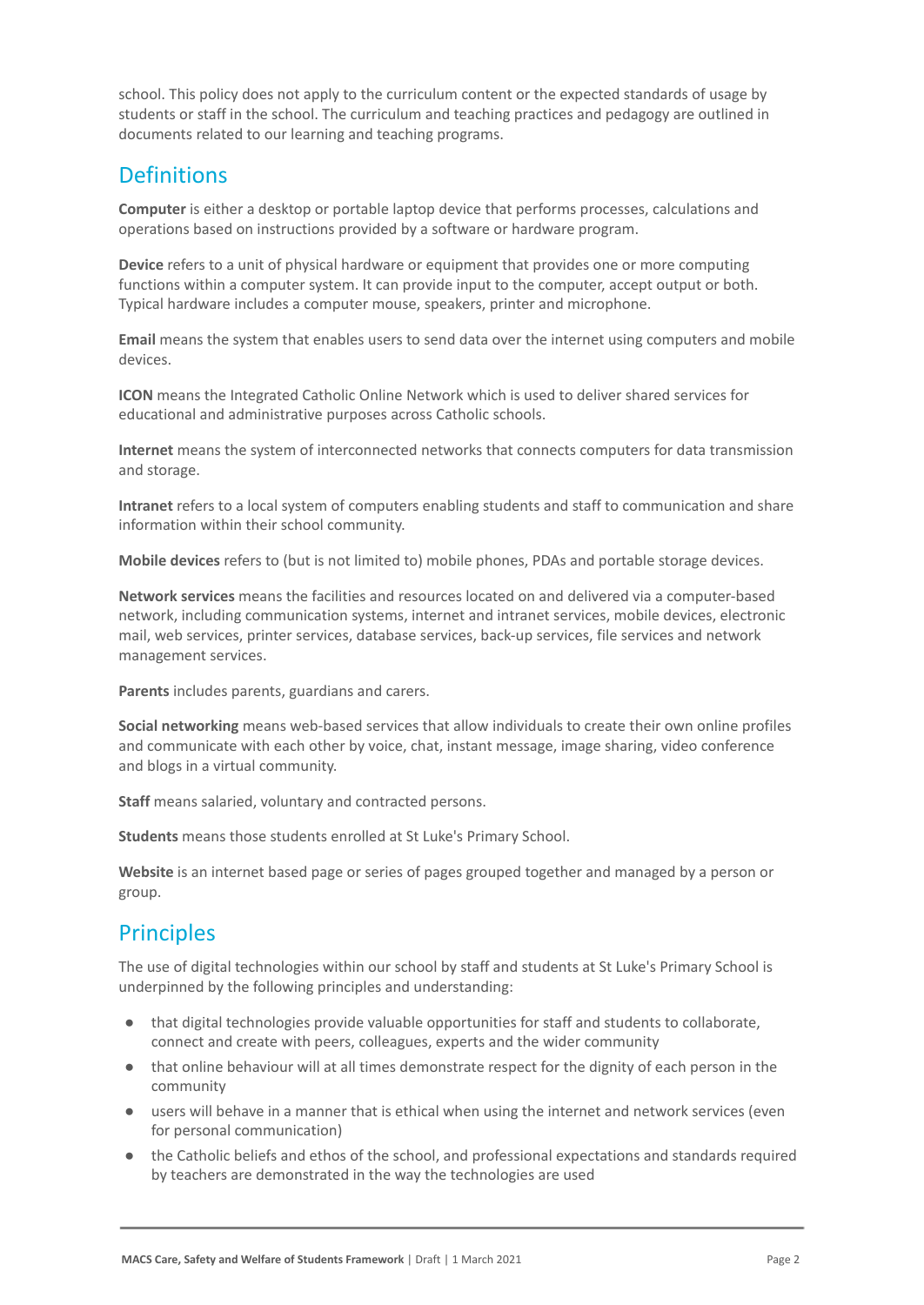inappropriate online behaviour, including cyberbullying, will not be tolerated.

# **Policy**

#### **Internet and Network Access**

Access to internet and network services are provided by MACS to staff and students of St Luke's Primary School for educational and administrative purposes. From time to time, other MACS policies and requirements in particular schools may result in restrictions.

Access rights assigned to students and staff at St Luke's Primary School will be determined by the principal and may vary as educational and administrative purposes change.

Students and staff at St Luke's Primary School may not use the internet and network services provided for commercial purposes, either offering or acquiring goods or services for personal use. The services cannot be used for political lobbying or proliferation of unnecessary communications.

### **Expectations of users**

All students and staff at St Luke's Primary School are required to use the internet and network services in accordance with this policy. Any use of devices or services that may be questionable, offensive, and controversial or against the Catholic ethos is unacceptable. This includes personal communication with students on matters not related to curriculum or education. These standards apply whenever St Luke's Primary School equipment or communication lines are used, including use from home or other non-school location and when a private account is used.

#### **Non-compliance with this policy**

Disciplinary action may be undertaken by St Luke's Primary School against any student or staff member is who found to be inappropriately using the provided internet, network services, device or mobile device. The principal will determine the disciplinary measures to be undertaken in accordance with other policies and guidelines. These measures may be outlined in staff handbooks or the Acceptable User Agreement for students used by St Luke's Primary School.

### **Duty of Care**

St Luke's Primary School will provide instruction to students in online personal safety issues, including inappropriate sites, stranger danger, cyberbullying and scams. St Luke's Primary School will prepare staff to deal with these issues.

St Luke's Primary School believes that the teaching of cyber safety and responsible online behaviour is essential in the lives of the students and is best taught in partnership between home and school.

Students spend an increasing amount of time online, learning and collaborating. To be safe online and to gain the greatest benefit from the opportunities provided through an online environment, students need to do the right thing by themselves online, particularly when no one is watching.

Safe and responsible behaviour is explicitly taught at our school through classroom lessons. Parents/Guardians are requested to reinforce this behaviour at home.

St Luke's Primary School uses the internet and digital technologies as teaching and learning tools. We see the internet and digital technologies as valuable resources, but acknowledge that they must be used responsibly.

### **Monitoring**

**Students**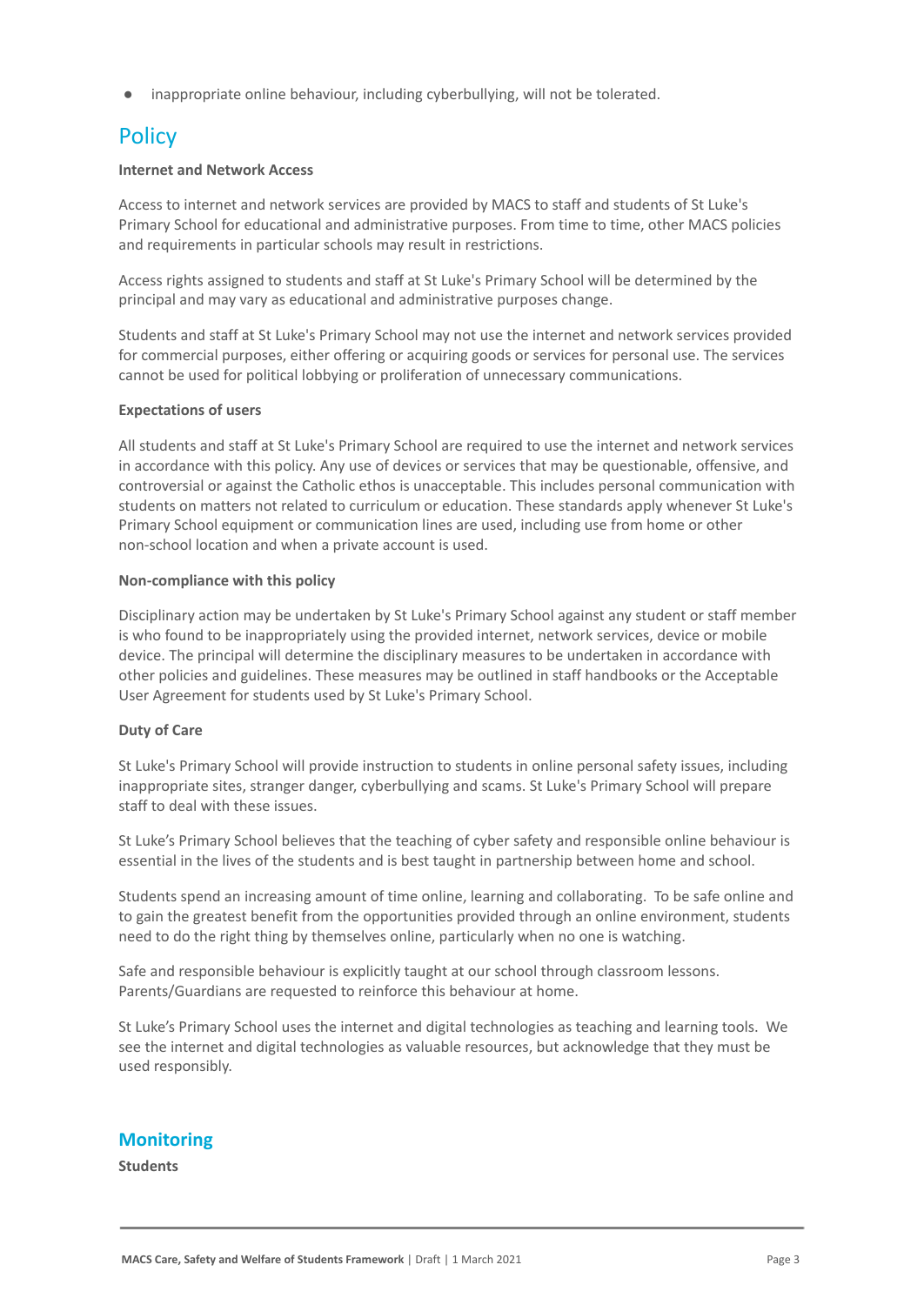Online activities may be monitored or reviewed to assess network efficiency, examine system security and to investigate alleged breaches of this policy.

### **Staff**

An authorised person (e.g. a principal, a regional manager or other MACS staff member) can monitor the use of MACS ICT resources. Server logs may also be used in an investigation of an alleged breach of this policy.

### **Security**

To minimise risk to MACS information and communication networks from viruses and intrusions, current virus screening software is to be activated, and where appropriate, passwords are to be used by staff and students of St Luke's Primary School. Firewalls are to be maintained. The management of system protocols and configurations are the responsibility of the staff authorised by the school or MACS. Non-authorised staff and students are not permitted to have access to these levels of system management.

#### **Email**

Email service is provided for educational and administrative purposes. Staff and students at St Luke's Primary School must identify themselves appropriately by using a signature block at the bottom of the email message that includes their name, school phone number and postal address. St Luke's Primary School advises students and staff that they may be held accountable for the email they create and distribute using the network.

#### **Websites**

St Luke's Primary School may create, or have created, a website with the approval of the principal. These websites must be established and maintained in accordance with MACS policies and guidelines and relevant legislation.

#### **Social networking**

Provision of social networking for students must be related to an educational purpose. This is at the discretion of the principal.

#### **Acceptable Use Agreements**

A student declaration outlining the conduct expected of students when using digital technologies. This is aligned to the school's student behaviour management policy.This agreement includes an **Acknowledgement** section for students and parents to declare their understanding of the Acceptable Usage Agreement by providing their signatures.

#### **Students**

St Luke's Primary School provides students and parents/guardians with the following:

- a copy of St Luke;s Primary School Acceptable Use Agreement
- a copy of this policy.

The Acceptable Use Agreement is provided in full for consideration by all signatories. The Agreement is to be signed by the student, parent/guardian and school representative before the student is given access to, and use of, a school's internet, network services and devices.

#### **Staff**

Staff are required to use the internet and network services in accordance with this and other policies. St Luke's Primary School provides staff with the following: